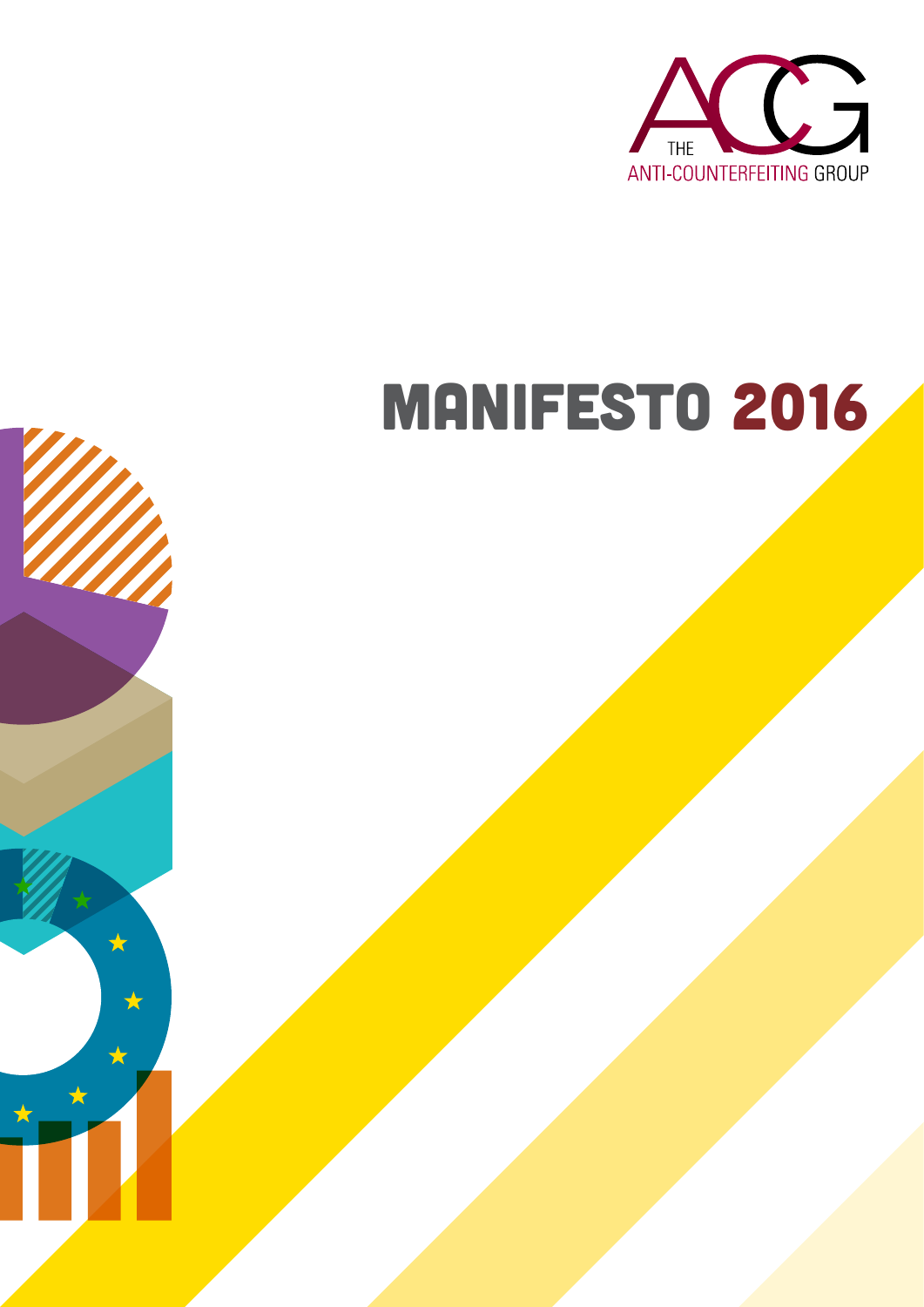### Anti-Counterfeiting Group Manifesto 2016

### **FOREWORD**

### SUPPORTING THE FIG **TO STOP FAKES**

1. IDENTIFY AND RECOGNISE THE SCALE OF IP

2. UNDERSTAND THE IMPACT OF COUNTERFEIT

### STRENGTHENING THE **TO IP ENFORCEMENT**

3. DEVELOP A NATIONAL IP ENFORCEMENT BO 4. COLLABORATIVE ENFORCEMENT BUSINESS

5. FOCUSED ENFORCEMENT FOR ONLINE AND

### **IMPROVING SUCCESS IN IP ENFORCEMENT**

6. WORK SMARTER FOR EFFICIENCY AND EFFE

**7. RAISE AWARENESS TO PROTECT CONSUMER** 

THE ANTI-COUNTERFEITING GROUP **END NOTES** 

a sa kacamatan ing Kabupatèn Kabupatèn Kabupatèn Kabupatèn Kabupatèn Kabupatèn Kabupatèn Kabupatèn Kabupatèn K

|                                                                        | 2        |
|------------------------------------------------------------------------|----------|
| <b>GHT</b><br><b>CRIME TODAY</b><br><b>TING</b>                        | 3        |
| E APPROACH<br><b>DY</b><br><b>PLANNING</b><br><b>PHYSICAL IP CRIME</b> | 6        |
| <b>RATES</b><br><b>ECTIVENESS</b><br>RS                                | 8        |
|                                                                        | 10<br>12 |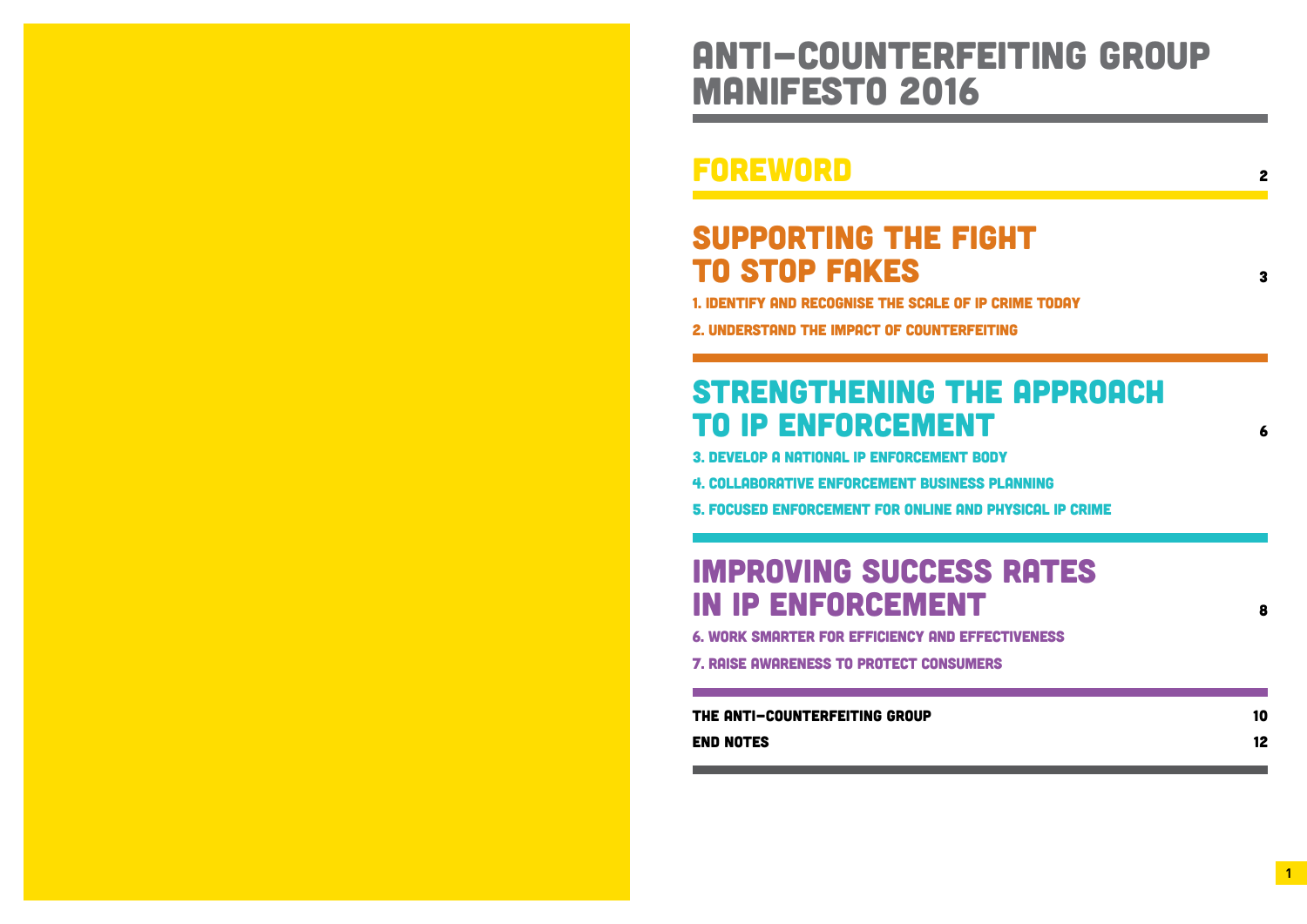### Supporting the fight to stop fakes

#### **IDENTIFY AND** recognise the scale of IP crime today

A recent report by the Organisation for Economic Co-operation and Development (OECD) estimated the global value of trade in counterfeit and pirated goods has increased by over 80% in a five-year period<sup>1</sup> and is now worth half a trillion dollars a year. That's about a quarter of a trillion pounds and around 2.5% of global imports.

China and Hong Kong continue to maintain their position as the world's leading counterfeiting superpowers, accounting for 63.2% and 21.3% respectively, of counterfeits seized globally. Turkey (3.3%), Singapore (1.6%) and India (1.2%) follow some way behind<sup>4</sup>.

Counterfeiting isn't a problem that only affects luxury brands in certain countries. It has evolved into a multi-billion pound, international industry that impacts virtually every product sold today. Convincingly packaged and branded mobile phones, toothpaste, washing powder, printer cartridges, garden tools, children's toys, car air bags and air filters and many other

imitation products arrive in the UK daily. On occasion the fakes even reach supermarket shelves.

Major enforcement bodies across the world acknowledge the links between counterfeiting and organised crime. The vast profits made from this malicious trade are being channelled into money laundering, drugs trafficking, firearms and corruption. Europol has identified clear links between organised crime and migrants being smuggled across borders to sell counterfeit products on the streets and at unlicensed markets.

The Anti-Counterfeiting Group (ACG) is the lead voice of businesses damaged by the destructive flood of counterfeit goods into the UK.

Working with Government and law enforcement agencies, our aim is to shape an effective deterrent to intellectual property (IP) crime by: changing society's perception of counterfeiting as a harmless activity; exposing its worldwide economic and social cost; and supporting enforcement agencies to take more effective action on the ground.

ACG provide advice and support to over 3,000 brands and deliver active assistance, information and intelligence to Government enforcement agencies engaged in combating counterfeiting and protecting consumers.

The Organisation for Economic Cooperation and Development (OECD), an independent international organisation aimed at assisting governments across the world, has estimated that the global value of trade in counterfeit and pirated goods has increased by over 80% in the past five-years and is now worth half a trillion dollars a year. Moreover, the UK Government has estimated it loses £1.3 billion in unpaid tax from the sale of fakes.



These are startling figures and we must act now before international networks of criminals completely destroy our businesses, safety and security and dismantle our future economic stability and prosperity. The ACG Manifesto sets out our views and values and our motivations for achieving better protection for our businesses and consumers from this insidious form of criminality.

In the Manifesto, we outline our policies and aims and what we consider necessary to establish a more effective response to IP crime. ACG believes that no single agency can tackle this international problem alone. We need even more effective multi-sector partnerships and approaches, directed by Government but with the complete involvement of business. With the creation of joint strategies and plans that set common priorities, it will ultimately result in better decisions and use of resources.

Following the publication of this Manifesto, ACG will meet with key policy-makers and decision-takers in Government to establish what can be quickly put in place to help achieve our goals and how we can jointly establish common priorities that will better protect consumers and our most valuable business assets.

## Foreword

#### **Biggest fake exports1**







**Mireille Giesen-Onclin** Chair, ACG Council

**Alison Statham** ACG Director of Operations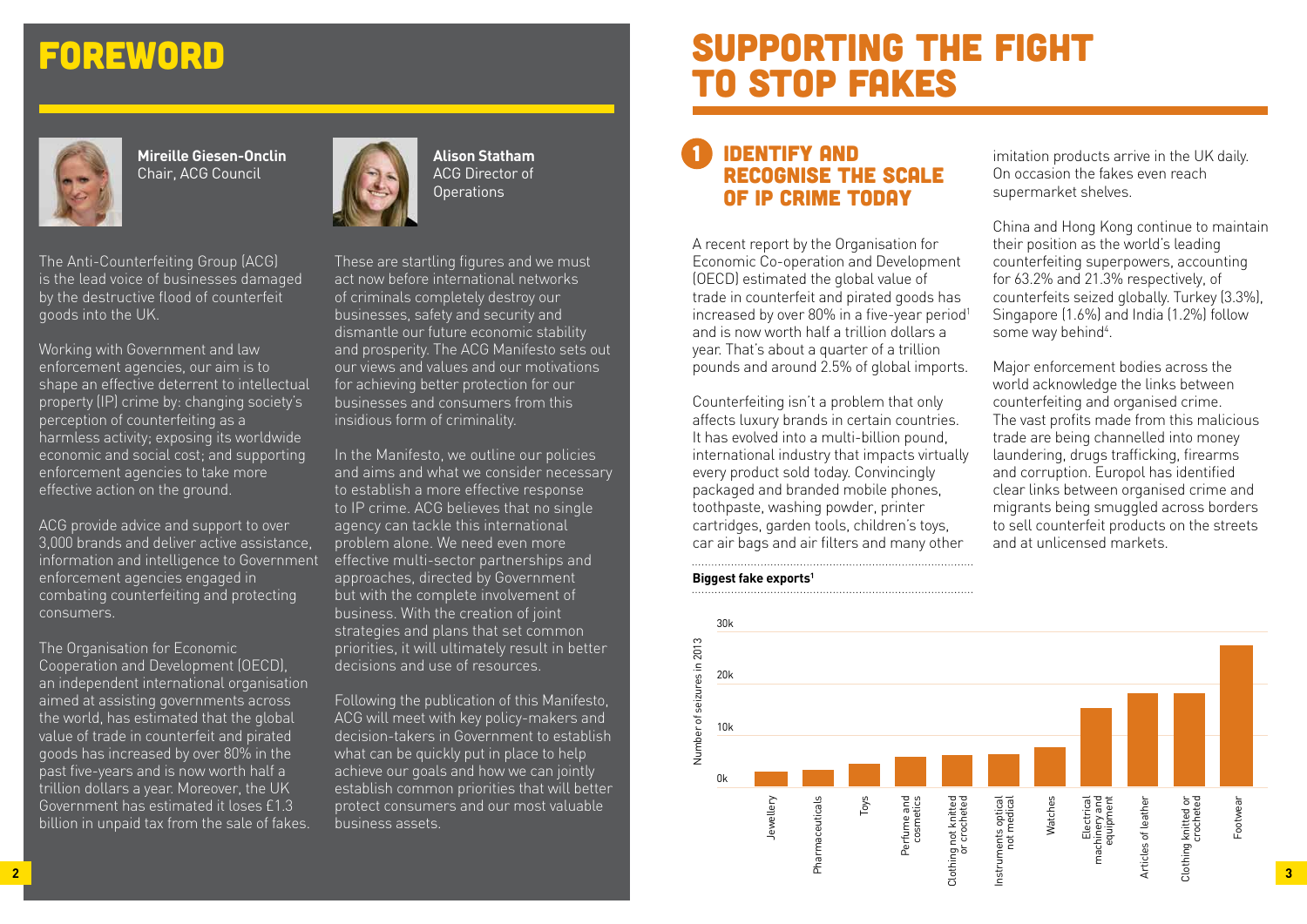Businesses work hard to protect their trademarks, implement anti-counterfeiting policies and invest in technologies to protect and authenticate their products. Despite this investment, counterfeiting is stripping businesses of their creativity and innovation, undermining their reputation, creating unfair competition, constraining global sales revenue and jeopardising further product and market development.

A recent report by NetNames conveyed the stark message that counterfeiting is as profitable as the trade in illegal drugs, bringing returns of up to 900%, but far less risky. It is harder to police and the cost to the UK economy alone is estimated to be up to £30 billion a year.

In 2014, more than 35 million goods, with an estimated value of over €617million (£485 million)were seized by European customs. Over one quarter (28.6%) of these products included potentially dangerous goods.<sup>7</sup>

#### **ACG calls on Government to**

Alan Zimmerman, Professor of International Business and Marketing at The City University of New York explained about counterfeiting "It's a very profitable business… you can get into business at very low cost, and the penalties if you get caught are very small compared to other illegal activities."2

ACG calls on Government to openly recognise that the international trade in fakes is escalating and to take action to place Intellectual Property (IP) crime as an immediate political priority.

The ultimate victim of counterfeiting is the consumer. Though some knowingly buy fakes, increasingly consumers are unwittingly purchasing goods over the internet only to receive substandard imitations sold at excessive prices. Additionally, many fakes are increasingly exposing consumers to health and safety dangers.

Iconic UK brands such as Burberry, Cath Kidston, Jaguar Land Rover and The Premier League own some of the most valuable IP business assets in the world and contribute significantly to global economic prosperity and employment. In the UK, brands contribute over £15 billion annually to the economy and account for more than one third (39%) of UK GDP and over one fifth (26%) of employment.<sup>6</sup>

fully endorse its respect for the contribution made by intellectual property to the UK economy and society, by placing sufficient resources to properly enforce IP laws designed to protect businesses and consumers.

**Number of articles seized in EU = 35,568,982. UK = 2,231,880 (2014)4**

The large-scale production of fakes, and the counterfeiters' ability to adapt their business models to take advantage of the latest market trends and shift towards online purchases, implies they are wellresourced and well-networked criminal syndicates.

The 'black market' created by counterfeiters is draining the UK economy and depriving the Government of important tax revenues that could be spent on vital public services, growing the economy and reducing the burden on UK taxpayers. The Government has already estimated it loses £1.3 billion in unpaid tax from the sale of fakes. If future economic investment continues to be eroded, the UK will no longer be an attractive place to do business.



**Trade in counterfeit and pirated goods has grown from US \$250 billion annually in 2008 to more than US\$461 billion in 20131**

#### **UNDERSTAND** the impact of **COUNTERFEITING**

## EU: 35,568,982

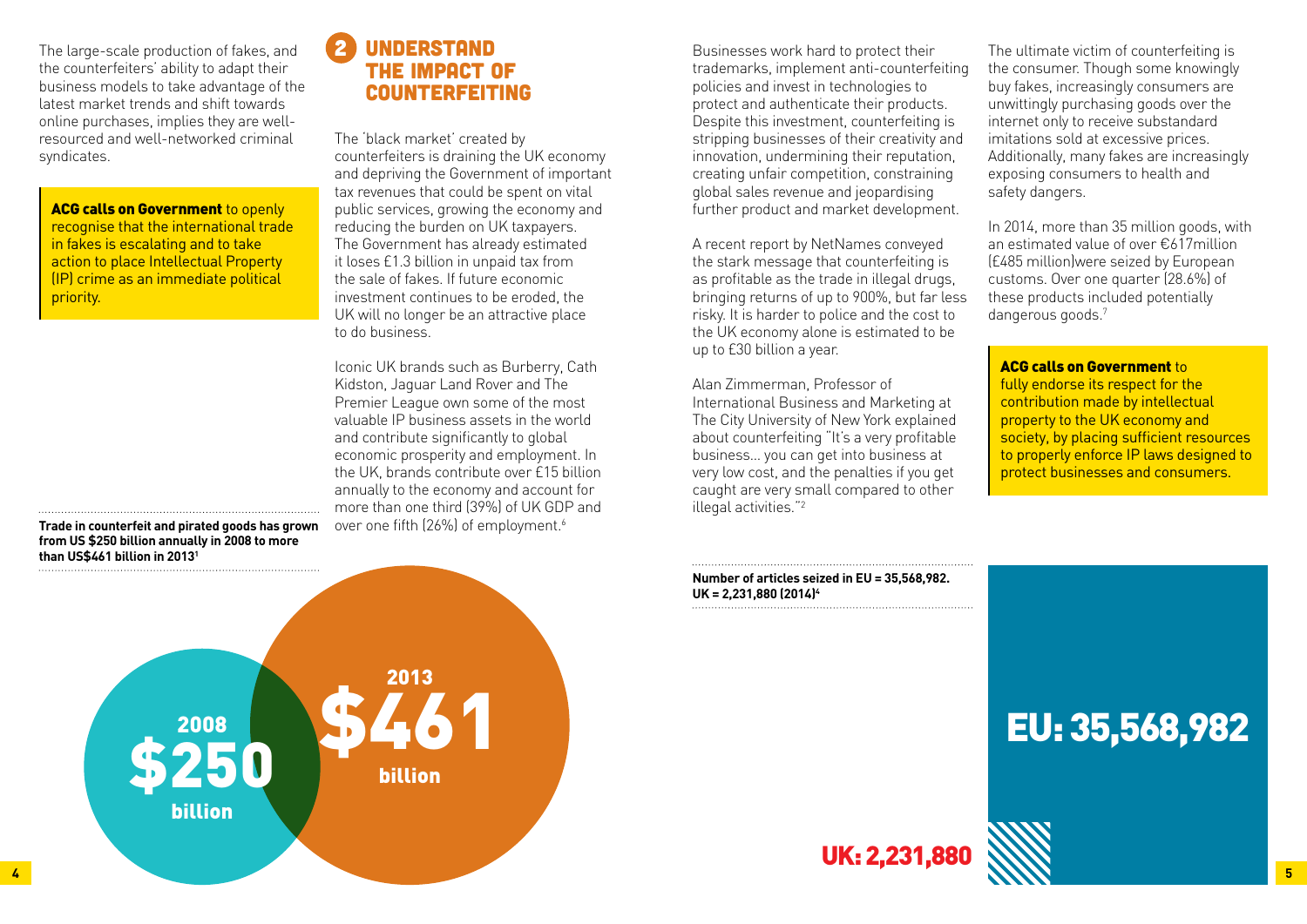The business plan for each individual agency must reflect anti-counterfeiting as a strategic priority and clearly articulate the aims and deliverables of joint-working and partnerships when tackling IP crime.

To have a truly effective response IP enforcement agencies must share information and collaborate on business planning. This will provide them with access to resources and IP expertise that would otherwise have been beyond the scope of their individual reach.

**ACG calls on Government to ensure** IP crime is a strategic priority for all IP law enforcement agencies and that their business plans match each other's needs and outline the joint tactics and intelligence necessary to fully intercept the transportation, marketing, sale and distribution of counterfeit products within and at our borders.

#### 5 Focused enforcement for online and physical IP crime

Feeding off the explosion of the internet, its anonymity and ability to operate across jurisdictions, counterfeiters are expanding and spreading their supply chains. Criminal gangs are making more money in ways that are harmful to society and on a scale never seen before.

**ACG calls on Government to ensure** that product counterfeiting and digital piracy are given equal focus in both online and physical environments and that greater efforts are made to work with industry and other law enforcement agencies, within and outside the UK.

### DEVELOP A NATIONAL IP enforcement body

EU Customs maintain the growing volume of detentions has been partly caused by a rise in small parcels of goods bought on internet sites. Therefore the internet is posing a mounting danger to consumers and industry, providing a faceless channel by which counterfeiters can target consumers directly and disguise consignments in smaller packages, which are difficult to monitor and intercept.

Earlier this year, the OECD concluded e-commerce has become a "major enabler for the distribution and sale of counterfeit and pirated tangible goods".

Operation Jasper, launched in May 2015 and coordinated by the National Trading Standards eCrime Team (and involving ACG), has already taken down or delisted almost 8,000 Facebook profiles, executed 42 warrants and initiated 63 separate ongoing investigations.3

**ACG calls on Government** to develop a national, multi-partner IP enforcement body that centralises expertise and intelligence and ensures consistency of understanding and awareness of counterfeiting issues.

> **Postal and courier traffic accounted for 81% of all detentions in the EU (2014)4**

Counterfeiting is increasingly driven by international, criminal enterprises that use sophisticated business models. Single law enforcement agencies and industry associations, such as the ACG, cannot successfully tackle these networks on their own.

The introduction of the Police IP Crime Unit (PIPCU) in 2013 was a welcome acknowledgement by Government that IP crime has a detrimental impact on the economy. However, though PIPCU's achievements have been impressive, it has very limited resources and capacity.

The UK needs an over-arching national IP enforcement body that would include trading standards, customs, financial investigators and a central intelligence team. The US already has such a body in place. Its Immigration and Customs Enforcement (ICE) led National Intellectual Property Rights Coordination Center (IPR Center) offers a multi-partner enforcement approach which provides a central strategic approach to combat IP theft.

A UK IP enforcement body with that level of authority, if supported by a coordinated, collaborative and cross-sector strategy, would provide a genuine opportunity for coordinated IP enforcement activities to safeguard consumers and protect our most valuable business assets.

#### 4 Collaborative enforcement business planning

The connection between counterfeiting and organised crime has been proven. Law enforcement already has strategic priorities for targeting fraud, illegal immigration, the illicit movement of people, drug smuggling and terrorism. It follows, therefore, that the fight against counterfeiting should be viewed with equal importance.

IP enforcement agencies in the UK include; HMRC and UK Border Force, Trading Standards Authorities and the National Trading Standards e-Crime Team, Intellectual Property Office, Police (including PIPCU), National Crime Agency, The Government Agency Intelligence Network (GAIN) and National Fraud Intelligence Bureau. Each has its own specialism, which focus on different aspects of IP enforcement. As a result, there are individual business plans, with competing priorities and delivery targets. The result is, our valuable IP assets are being evermore damaged and exposed due to a lack of consistency and ambiguity in the protocols and procedures employed to

### Strengthening the approach to IP enforcement

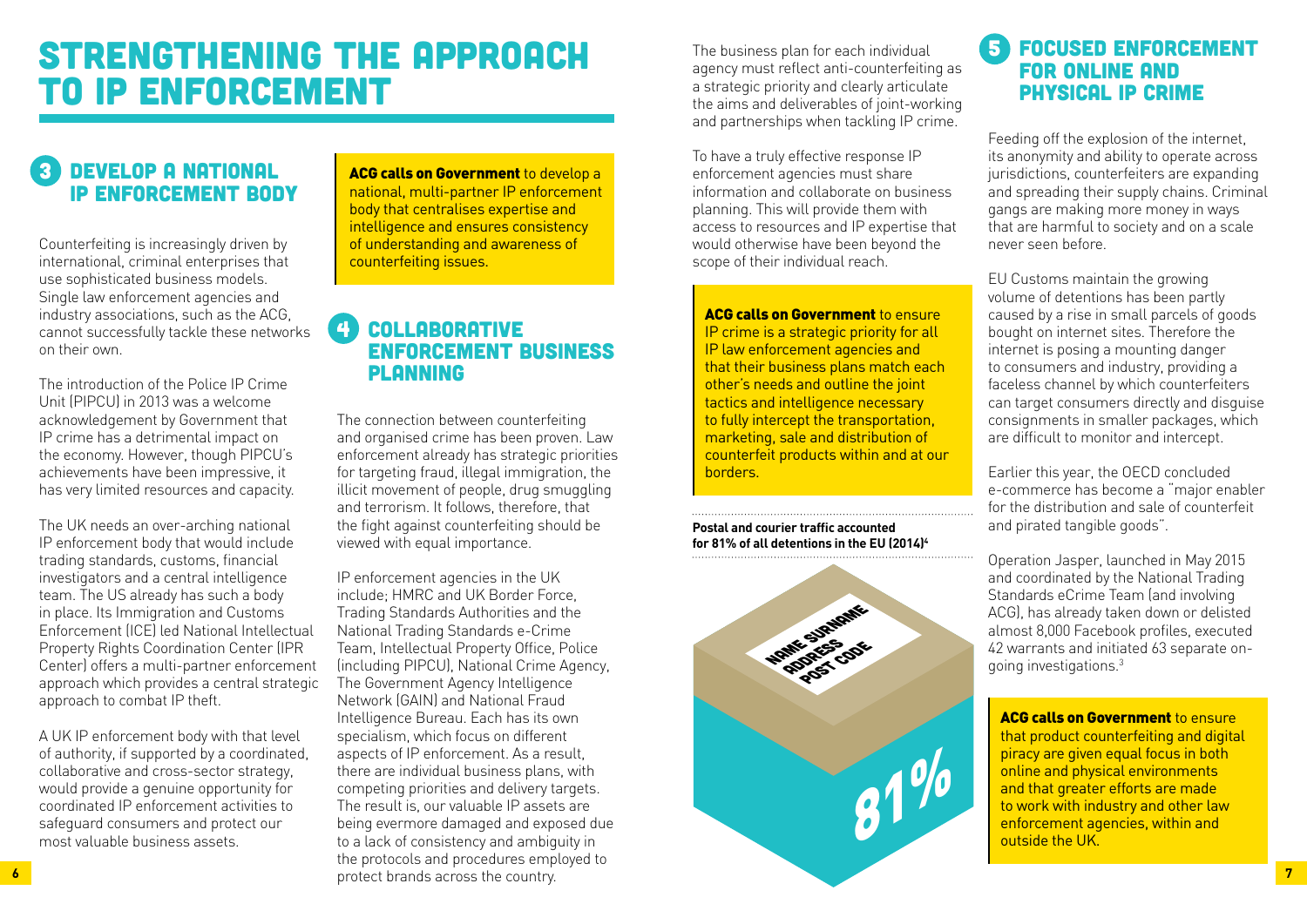#### WORK SMARTER for efficiency and effectiveness

Progress in tackling counterfeiters has been severely hampered by budgetary cuts across the law enforcement bodies that play a vital role in fighting counterfeiting in the UK. Trading Standards and UK Border Force have been particularly impacted.

Whilst evidence depicts a startling picture and a rising flood of counterfeit products entering UK markets, there has been a downward spiral in the volume of articles being seized at EU borders.

 A study in 20155 , commissioned by the Department of Business, Innovation & Skills, outlined how trading standards departments across the country are suffering as they now operate with around half the number of staff they employed five years ago.

Local authority budgets have been slashed by an average of 40% over the last few years<sup>8</sup>, resulting in 70% of Trading Standards' services being restricted or stopped completely. Figures from the latest UK IP Crime Group (produced by the Government's IP Office) suggest an overall 10% fall in IP enforcement work across the UK and the border security budget has also been subject to increasing cuts, with funding falling from £617m in 2012/13 to just £497m in 2015/1610.

As a result, capacity, capability and expertise have been eroded and there has been a shift from proactive enforcement and prevention to a more reactive approach.

The law enforcement resourcing crisis, the resulting lack of prioritisation for anti-counterfeiting and the constant attacks faced by industry are set against a backdrop of the growing scale and scope in global counterfeiting and its links with organised crime. We must work smarter and employ a versatile structure that allows government, law enforcement and business to work more closely and effectively together.

If we build alliances, pool resources and expertise, share information, promote consistency and develop efficiencies, the UK will be capable of delivering more successful enforcement tactics capable of tackling the links between organised crime and counterfeiting.

For improved effectiveness ACG also recommends a greater use of the Proceeds of Crime Act 2002 (POCA) by local authorities. This will increase revenue streams and can ultimately result in extra funding for law enforcement to tackle counterfeiting.

ACG members are ready to work with Government agencies to jointly train, educate and support law enforcement on the ground and provide intelligence referrals to better inform Government decisions and planning, in tackling physical and online IP crime.



### Improving success rates in IP enforcement

**Articles seized at UK borders (in millions)12**







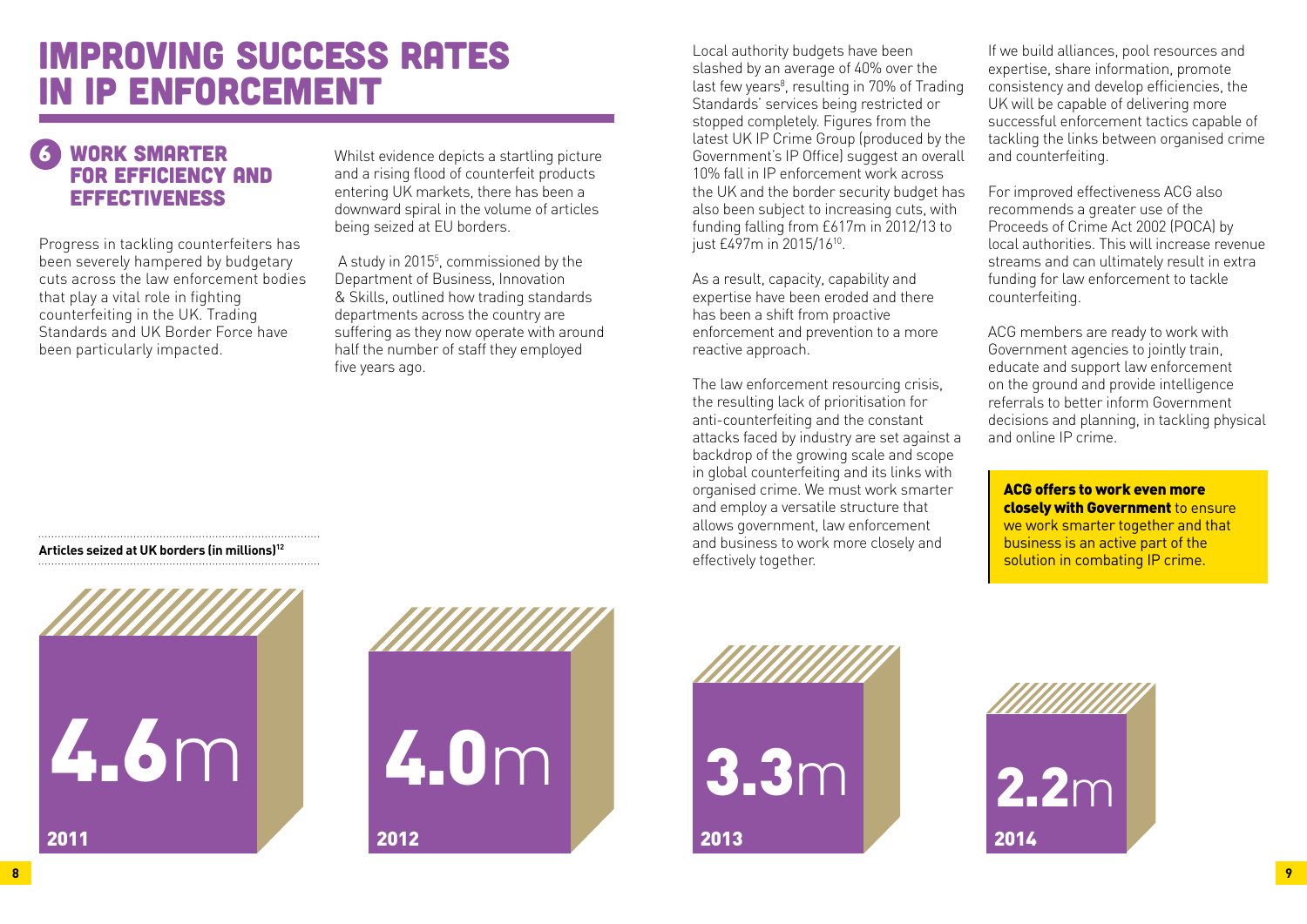#### 7 Raise awareness to protect consumers

The motives of consumers when they buy counterfeit goods vary widely, from price and easy access, to social acceptability and a perception that buying counterfeits is just a leisure activity which falls outside the law, but has no consequences.

According to a 2013 survey by PwC<sup>11</sup>, four in ten Britons admit to buying counterfeits and 84% didn't know what the penalties were for selling counterfeit goods.

IP crime and the insatiable demand for fake goods cannot be properly tackled unless consumers are fully aware of the growing risks.

Fakes can be unsafe, or even worse. Counterfeit drugs that supposedly treat cancer, HIV and malaria have led to deaths, as have counterfeit electronics, vehicle airbags, cosmetics, baby formula and other food products. Unlike legitimate goods, counterfeits aren't inspected or regulated by government agencies, so consumers have no guarantees of safety or effectiveness.

**ACG call on Government to set up a** joint public-private awareness group to promote wider public awareness of counterfeiting issues, including the dangers and ultimate cost to society and the economy.

Consumers need to appreciate the full repercussions of their counterfeit purchases. How their personal health and safety could be at risk and how the money will ultimately lead to organised crime and terrorism. Only then can consumers be expected to actively stop this practice.

UK Government needs to work with ACG and business, to jointly develop and introduce programmes that will properly educate and protect consumers from the dangers of counterfeit products.

We are the hub of an international network of information, advice and contacts on all aspects of IP protection. We also have a direct link to UK and European anticounterfeiting networks such as the Alliance for Intellectual Property and the Association des Industries de Marques (AIM - the European Brands Association), and are a stakeholder of the European Observatory.

The Anti-Counterfeiting Group (ACG) represents the trusted lead voice of business affected by the damaging influx of counterfeit goods into the UK. We work with Government and law enforcement agencies to shape an effective deterrent to counterfeiting.

ACG's mission is to change society's perception of counterfeiting as a harmless activity, by exposing the worldwide economic and social cost of intellectual property crime.

ACG is one of the most respected and active trade associations in the field. We represent around 3,000 brands across industry sectors, in more than 30 countries. Members range from brand owners, specialist lawyers, trademark agents and other professionals to product security companies.



ACG's Intelligence Coordinator is acting as a special point of contact and reference for business and enforcement and regularly facilitates and provides operational support and advice to UK enforcement authorities. As a result, in the past year ACG has helped to facilitate numerous raids against counterfeit traders, which netted over 40,000 fakes.

However, to safeguard UK brands, economic growth and consumers, ACG need even closer collaboration between UK Government, its law enforcement agencies and business to provide a more effective and sustained response to counterfeiting.

**Products for daily use and potentially dangerous to health and safety of EU consumers accounted for 28.6% of total amount of detained goods in 2014 (2013 =25.2%)4**

!<br>!

# The Anti-Counterfeiting Group

28.6%

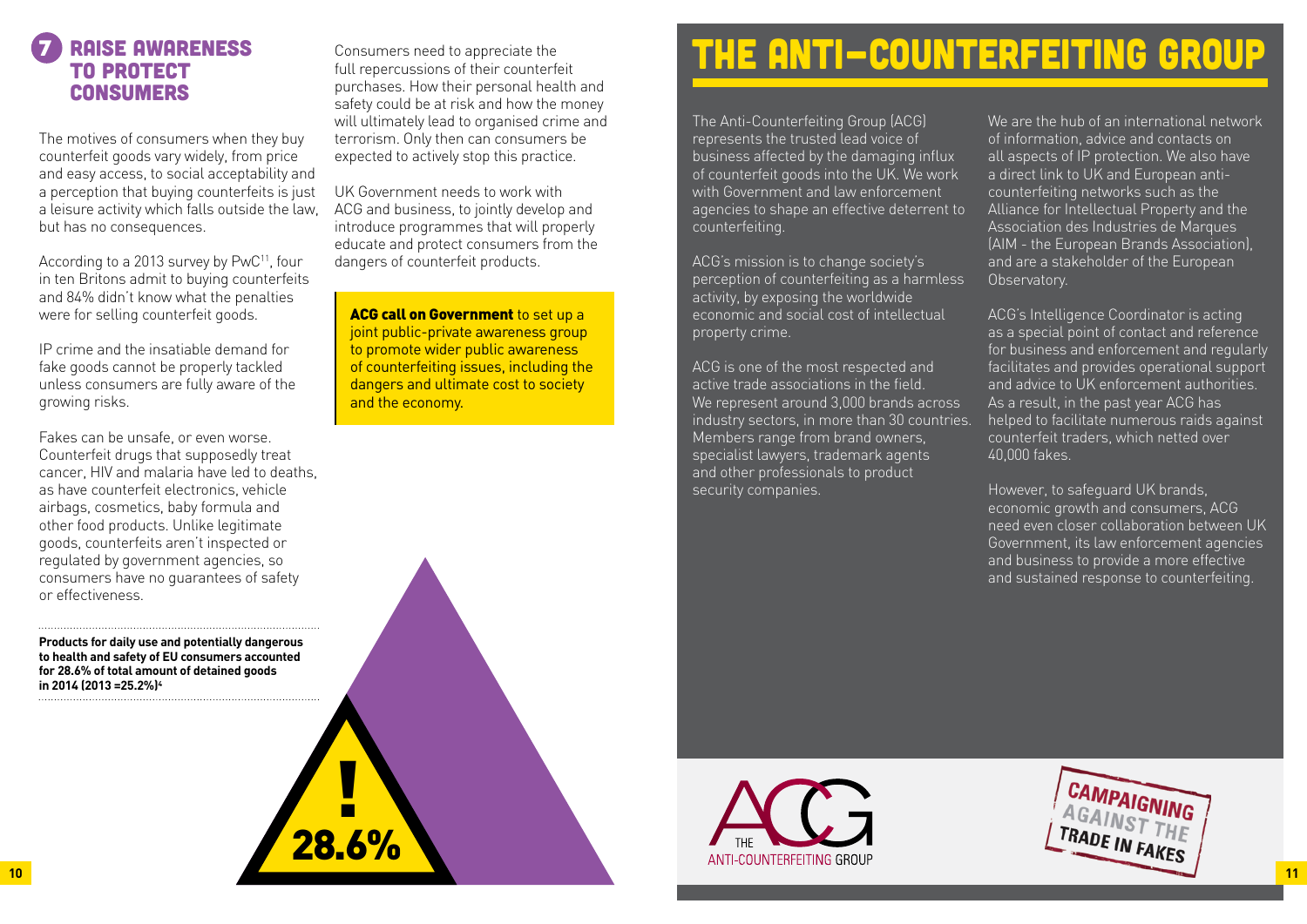## End notes

#### Sources:

- **1. OECD and EUIPO: Trade in Counterfeit and Pirated Goods, Mapping the Economic Impact (Apr 2016)**
- **2. NetNames: Counting the Cost of Counterfeiting (2016)**
- **3. National Trading Standards eCrime Team website news: Minister hails social media crackdown a success (14 Dec 2015)**
- **4. European Commission: Report on EU Customs Enforcement of Intellectual Property Rights (2011-14)**
- **5. Department of Business, Innovation and Skills: The Impact of Local Authority Trading Standards in Challenging Times (Mar 2015)**
- **6. EUIPO Intellectual Property Rights Intensive Industries: Contribution to Economic Performance and Employment in the European Union (Sept 2013)**
- **7. IPR Infringement: Facts and Figures, European Commission Taxation and Customs Union (2015)**
- **8. Chartered Trading Standards Institute News (7 Apr 2014)**
- **9. Intellectual Property Office: IP Crime Report (2014/15)**
- **10. Sky News : UK Border Force Facing 'Dangerous' Cuts (27 Mar 2016)**
- **11. PwC: Counterfeit Goods in the UK, Who is buying what, and why? (Oct 2013)**
- **12. Compiled from European Commission reports on EU customs enforcement of intellectual property rights, 2001-2014**